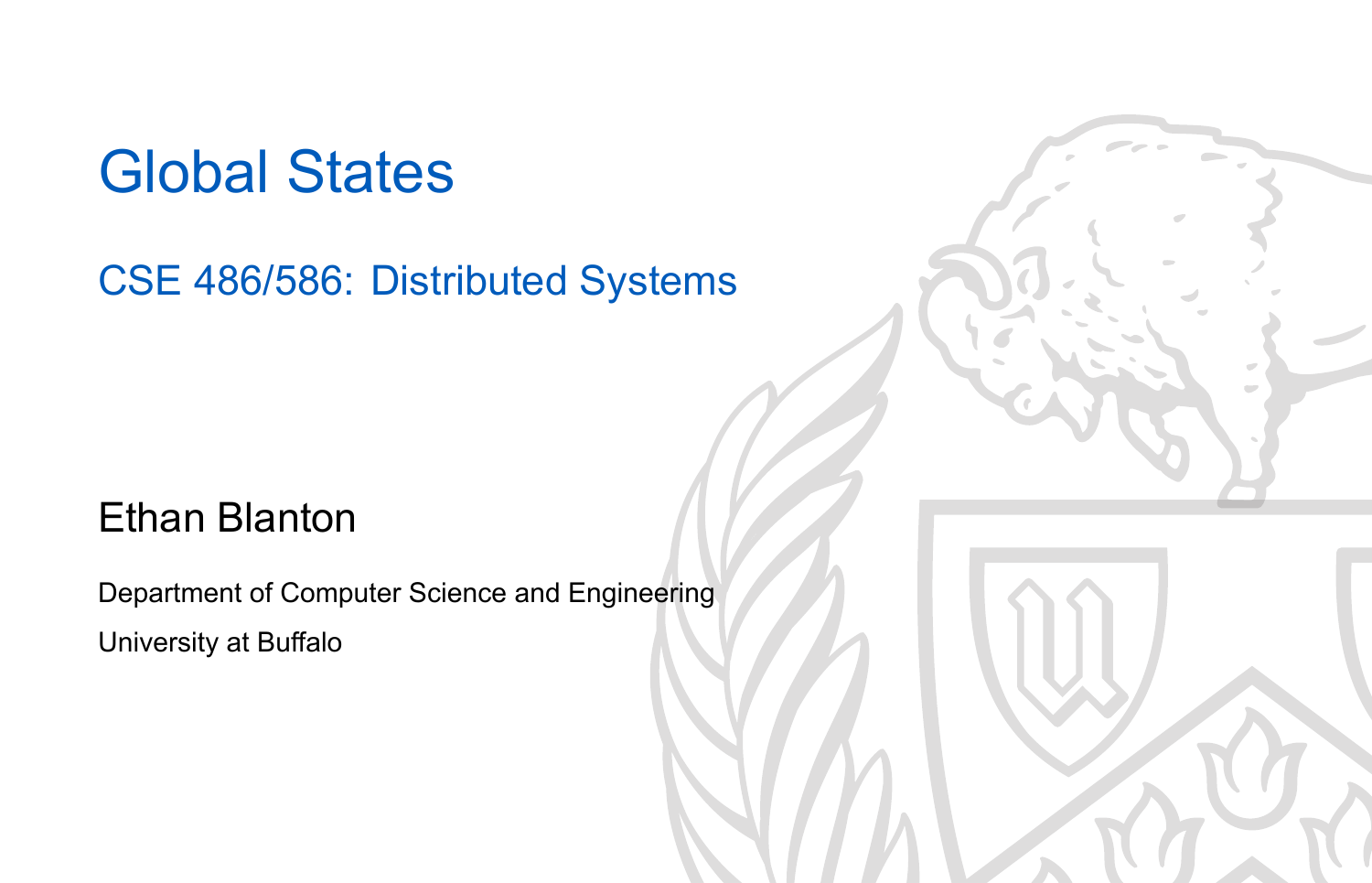## Recording State

Recording the state of a system has many uses:

Introduction Plausible State Consistent Cut Chandy-Lamport Summary References

- **Laptop hibernation**
- **Process core dumps**
- **Filesystem snapshots**
- Database checkpoints
- **Debugging**

In each of these cases, the state must be logically instantaneous.

For a single system, typically this can be simulated.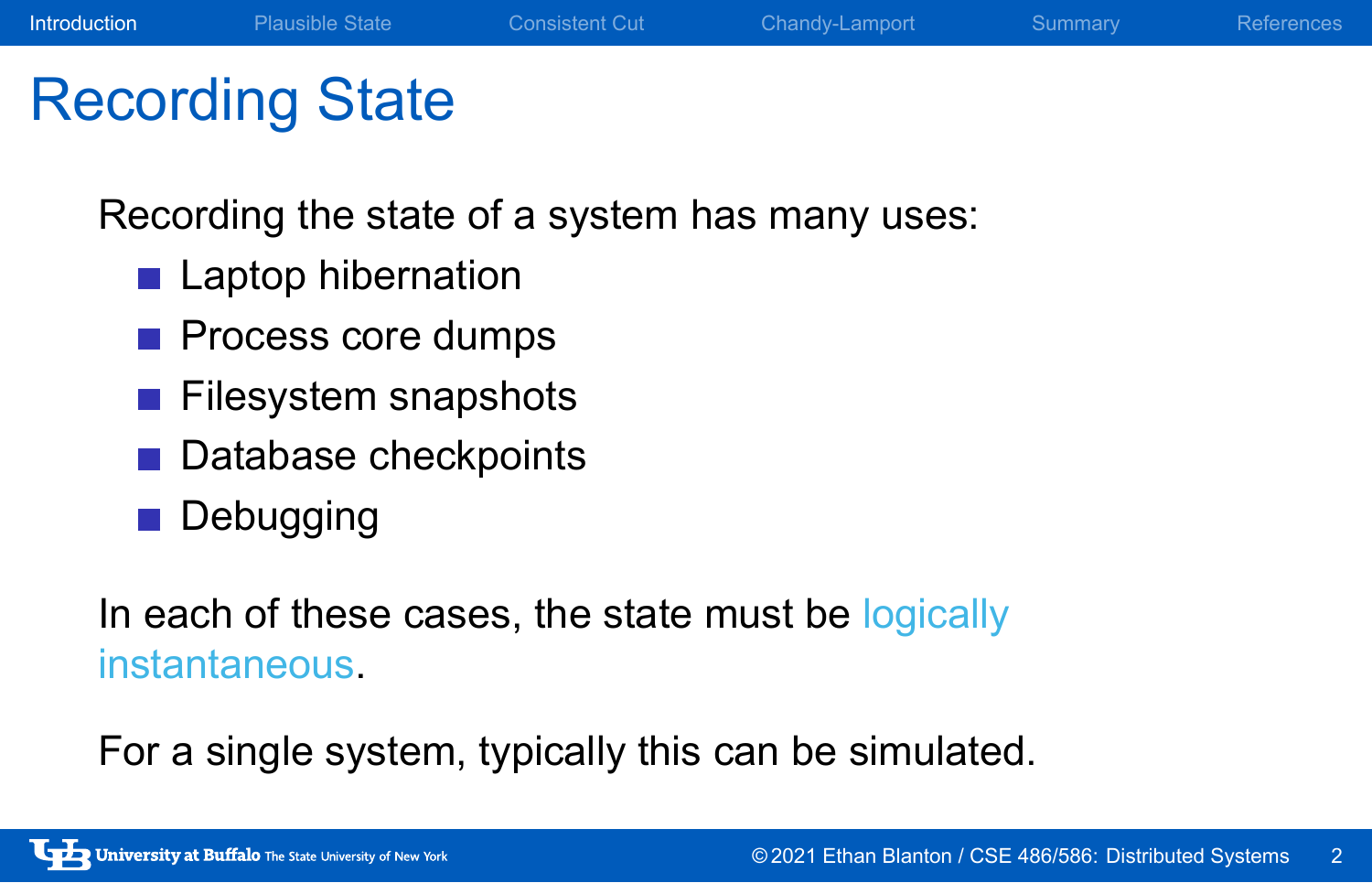# Distributed State

In an asynchronous distributed system, instantaneous is hard.

A perfect global physical clock would help:

- Every process can save its state simultaneously.
- What about messages?

Remember that messages can be arbitrarily delayed!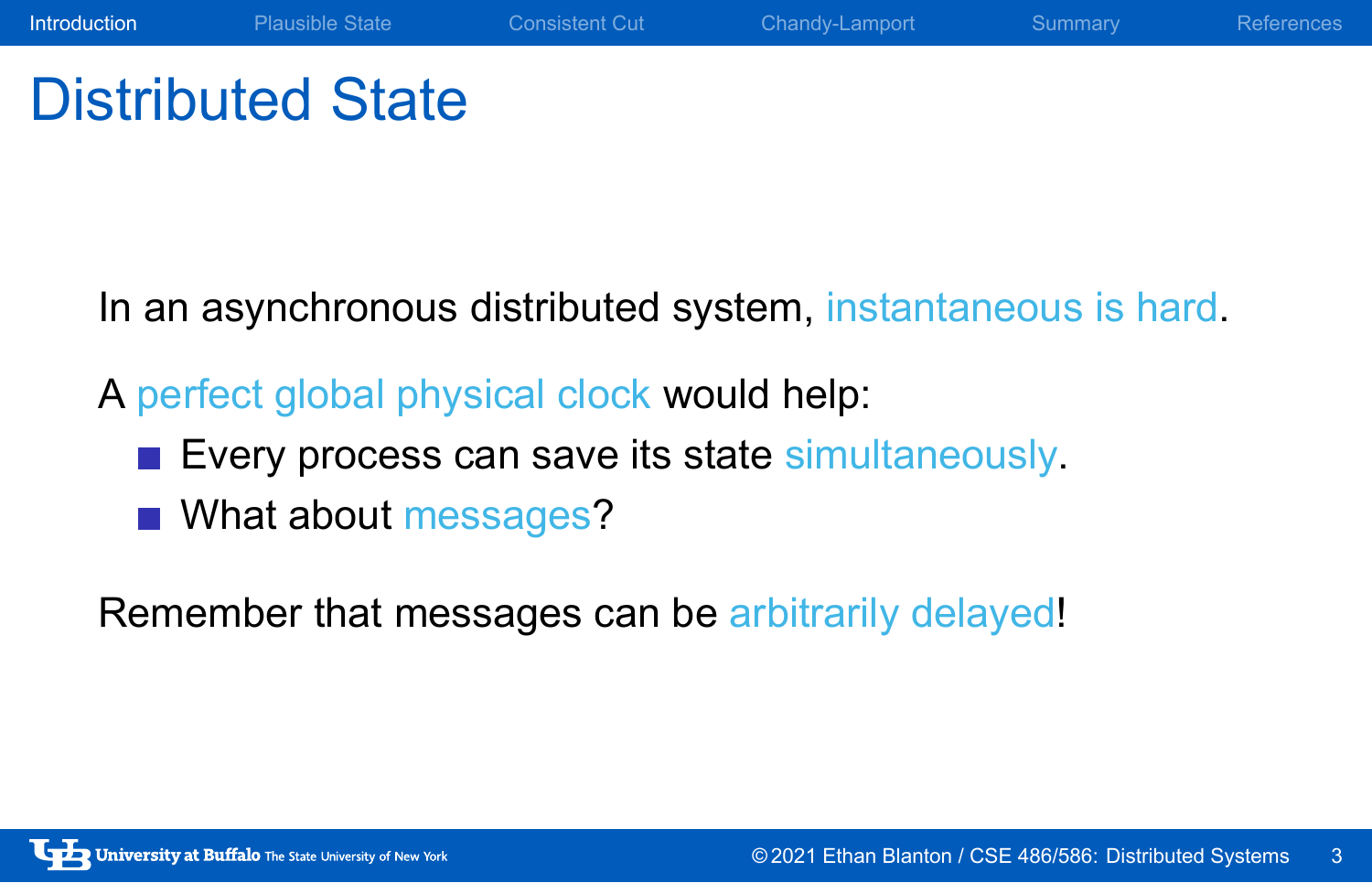# Logical Clocks

Causality can help.

What if we:

**don't worry about a perfect simultaneous snapshot, but** 

Introduction Plausible State Consistent Cut Chandy-Lamport Summary References

record a state that could have happened?

That is, happens before is perfectly preserved.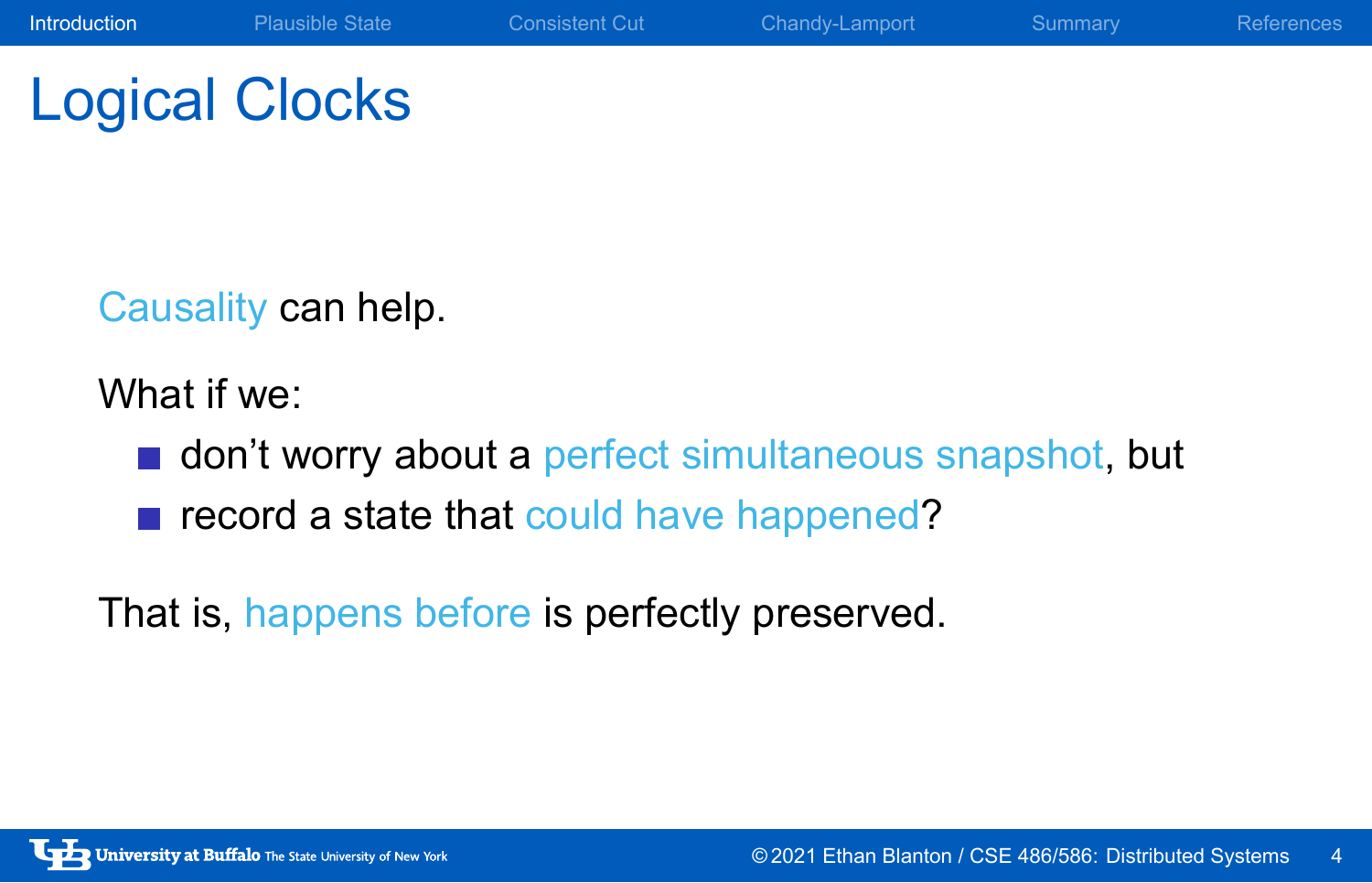## A Consistent Global State

We want to record the state of all processes such that:

- The internal state of all processes is preserved
- The messages "in flight" are preserved
- The recorded state captures a possible global state

Note that the consistent state may never have actually occurred.

Introduction Plausible State Consistent Cut Chandy-Lamport Summary References

*Given a deterministic algorithm, restarting the system from this state should reach the same result as the actual system that was recorded.*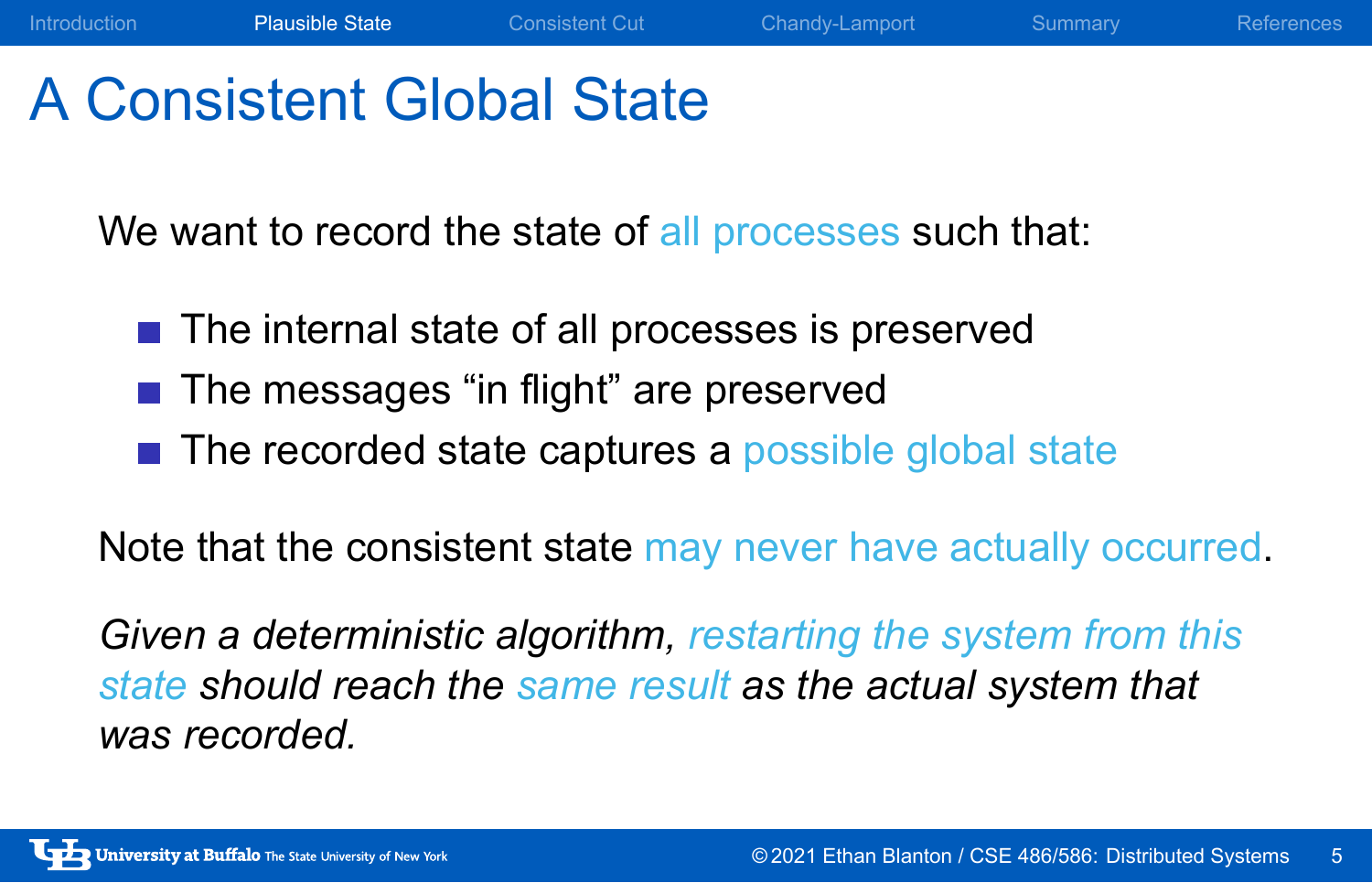## Process Model

A process *P* is a series of events  $p_0, \ldots, p_n$ .

The preserved process state is all events  $p_0, \ldots, p_i$  for some  $0 \leq i \leq n$ .

Sending a message *m* from *P* to *Q* is an event *s* = *p<sup>i</sup>* .

Receiving the message  $m$  is an event  $r = q_j$ .

A message is an event such that  $s \rightarrow m \rightarrow r$ .

Processes send messages on channels.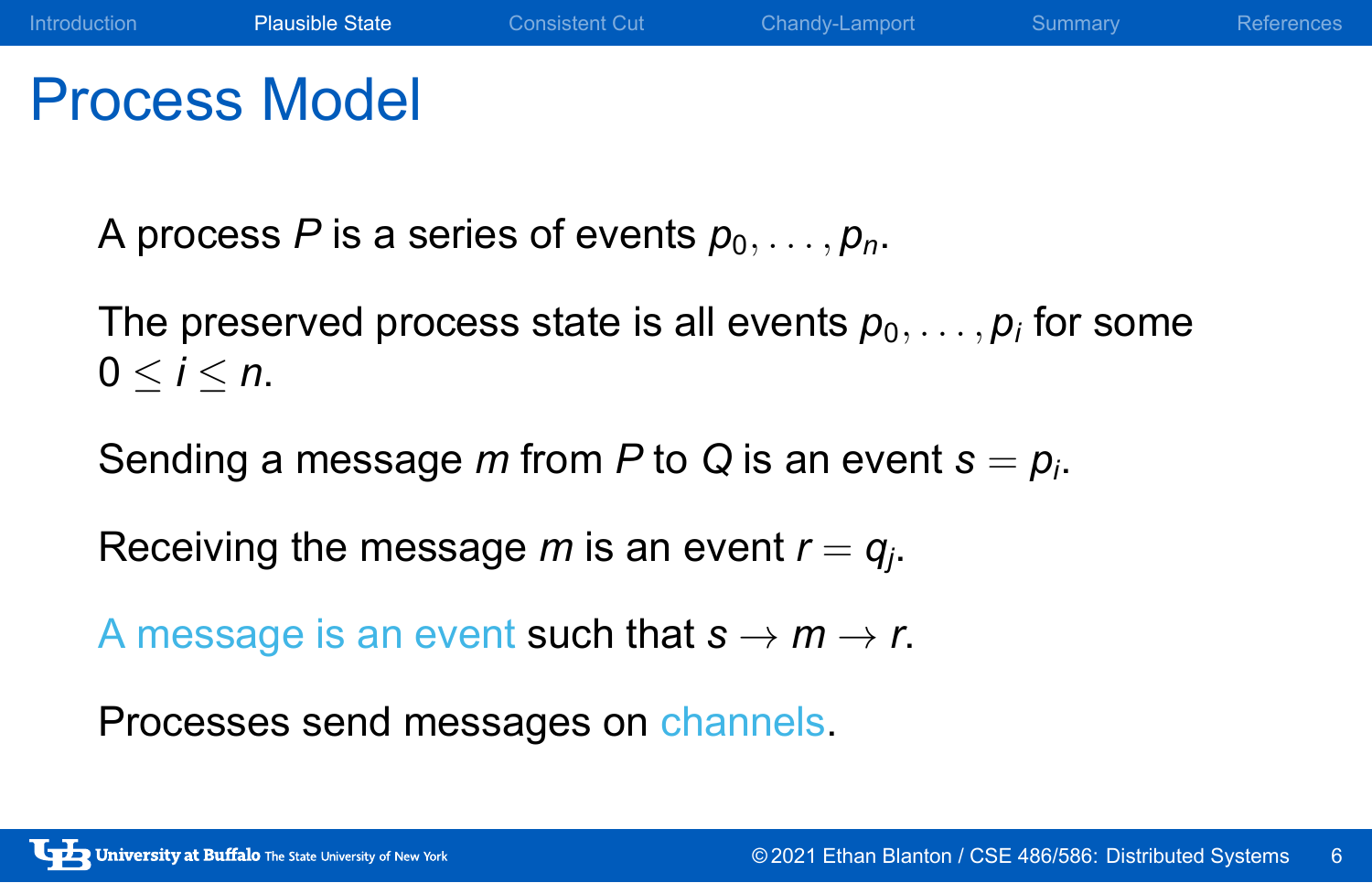## Channel Model

A channel is a unidirectional, in-order communication mechanism.

Assume that a channel *C* carries messages from *P* to *Q*.

*C* carries a series of messages *c*0*, . . . , cn*.

The preserved state of *C* is a (possibly empty) set of messages  $c_i, \ldots, c_j$ , such that:

- The last state preserved by *Q* is *q*.
- *ci* is the first message received by *Q* on *C* after *q*.
- The last state preserved by *P* is *p*.
- *cj* is the last message sent by *P* on *C* before *p*.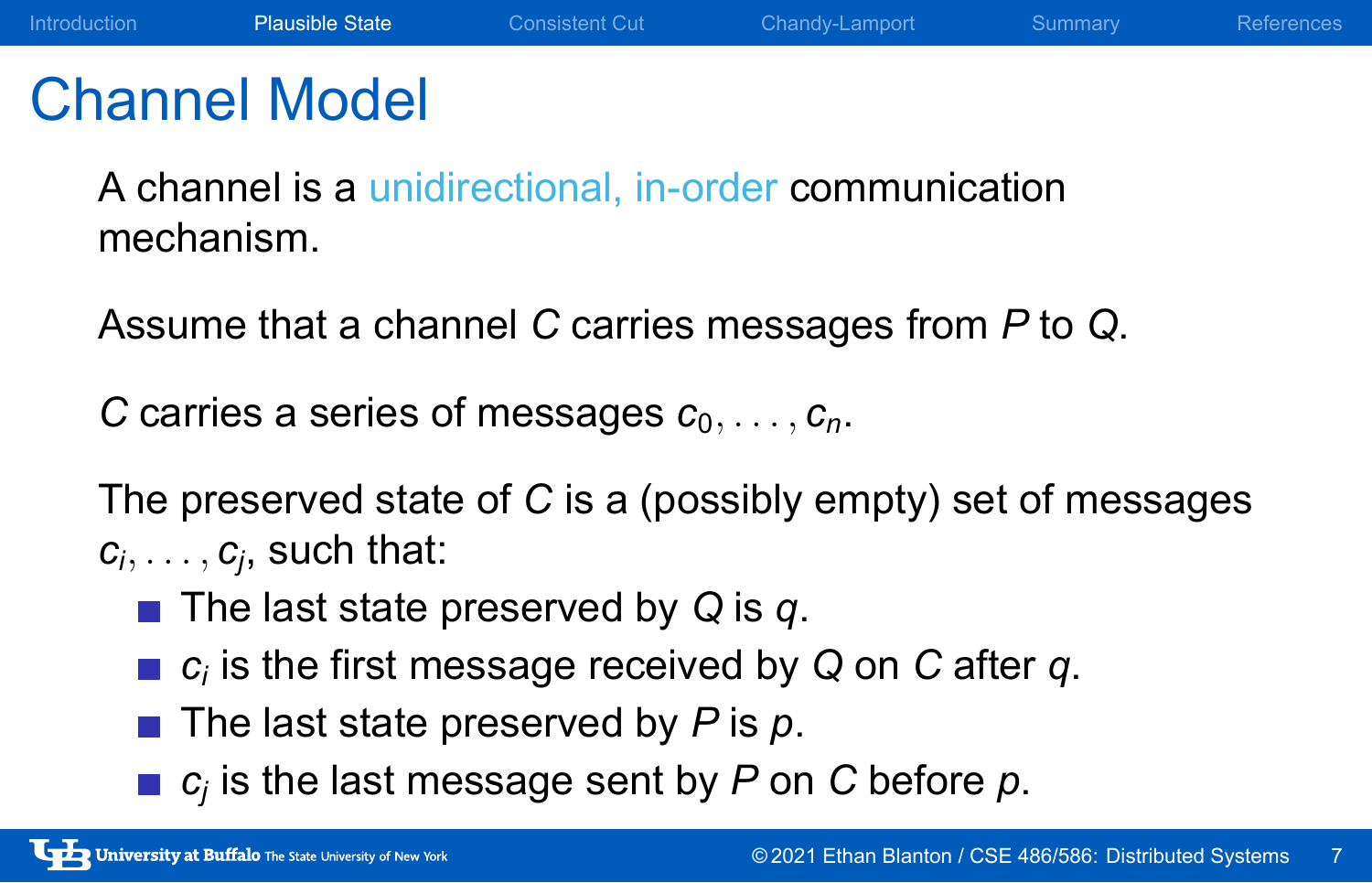# A Snapshot



Global State: *P* state *p*0*, . . . , p<sup>i</sup>* , *Q* state *q*0*, . . . , q<sup>j</sup> C* state *{c*1*, c*2*}*, *D* state *{}*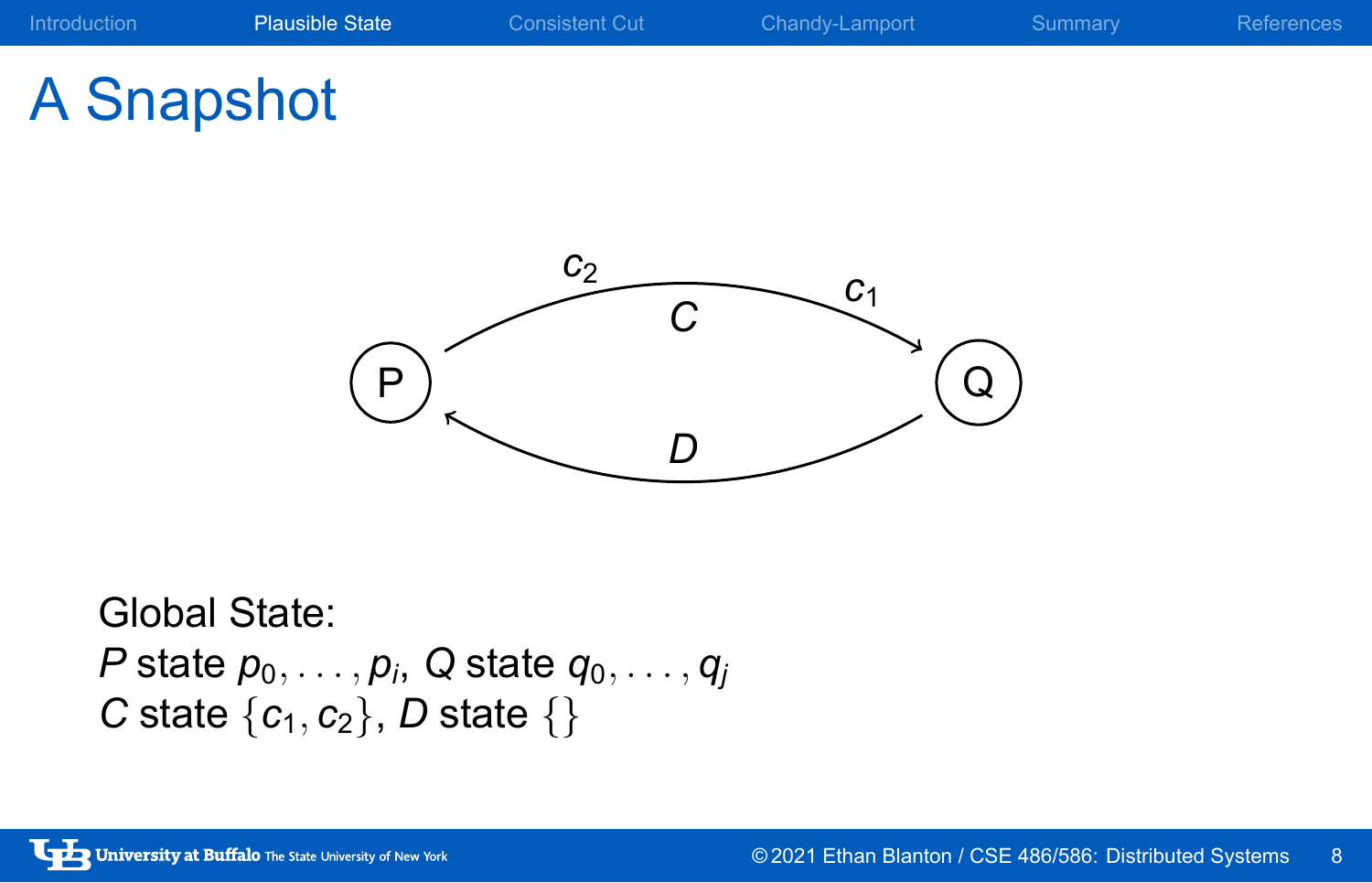# Happens Before

This state preserves the happens before relationship.

Introduction **Plausible State** Consistent Cut Chandy-Lamport Summary References

Given a global state  $S = \langle {P}, {C} \rangle$  where:

- $\blacksquare$   $\{P\}$  is a set of processes states  $P_0, \ldots, P_n$
- $\blacksquare$  {*C*} is a set of channel state  $C_0, \ldots, C_n$

Let *E* be the set of all captured events in *{P}* and *{C}*.

 $\mathsf{For~each~}e \in E, \text{ for every } e' \to e, \, e' \in E.$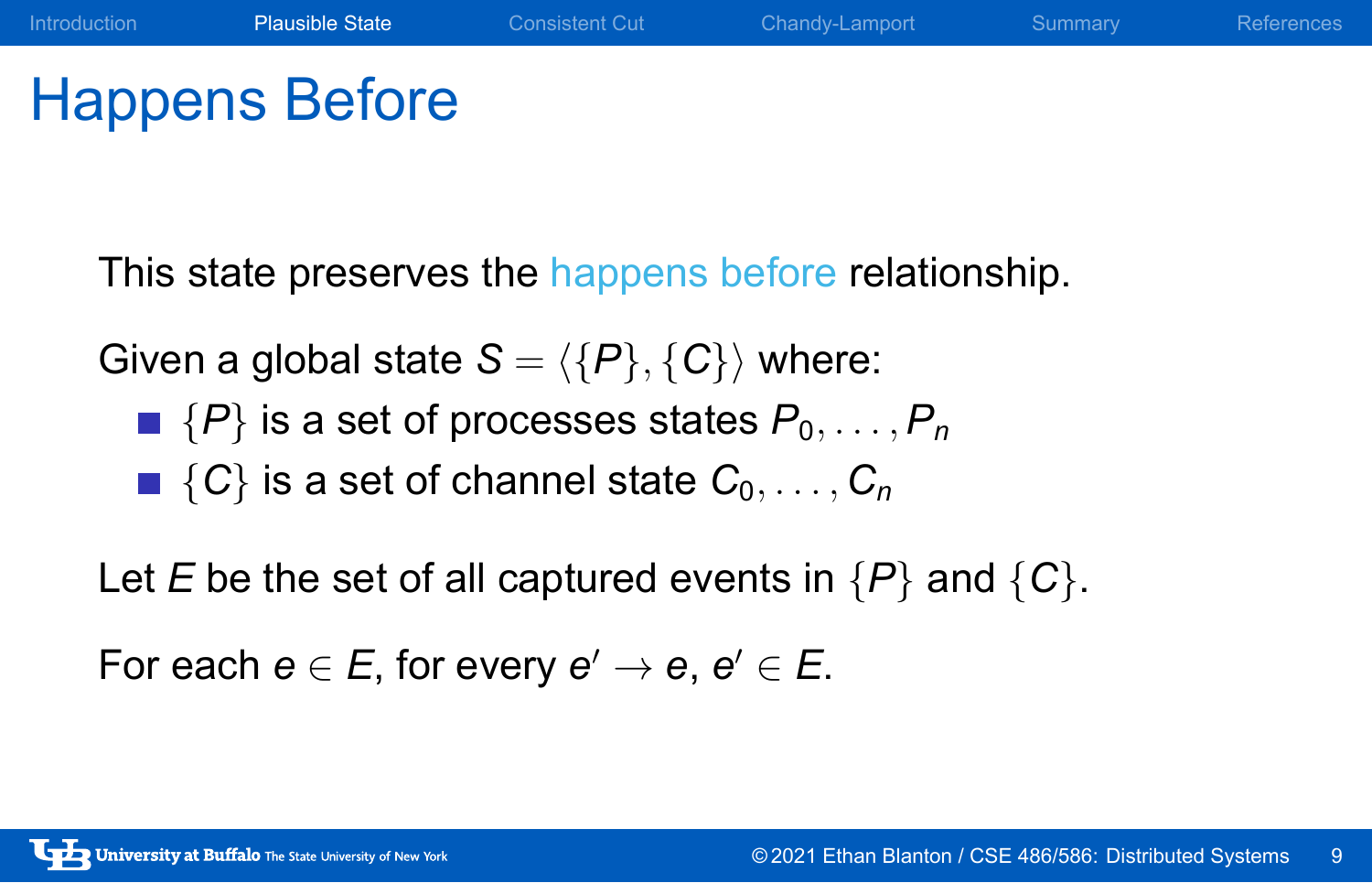

# Consistent Cut

A consistent cut is a cut of events that preserves happens-before.



Sometimes trivial …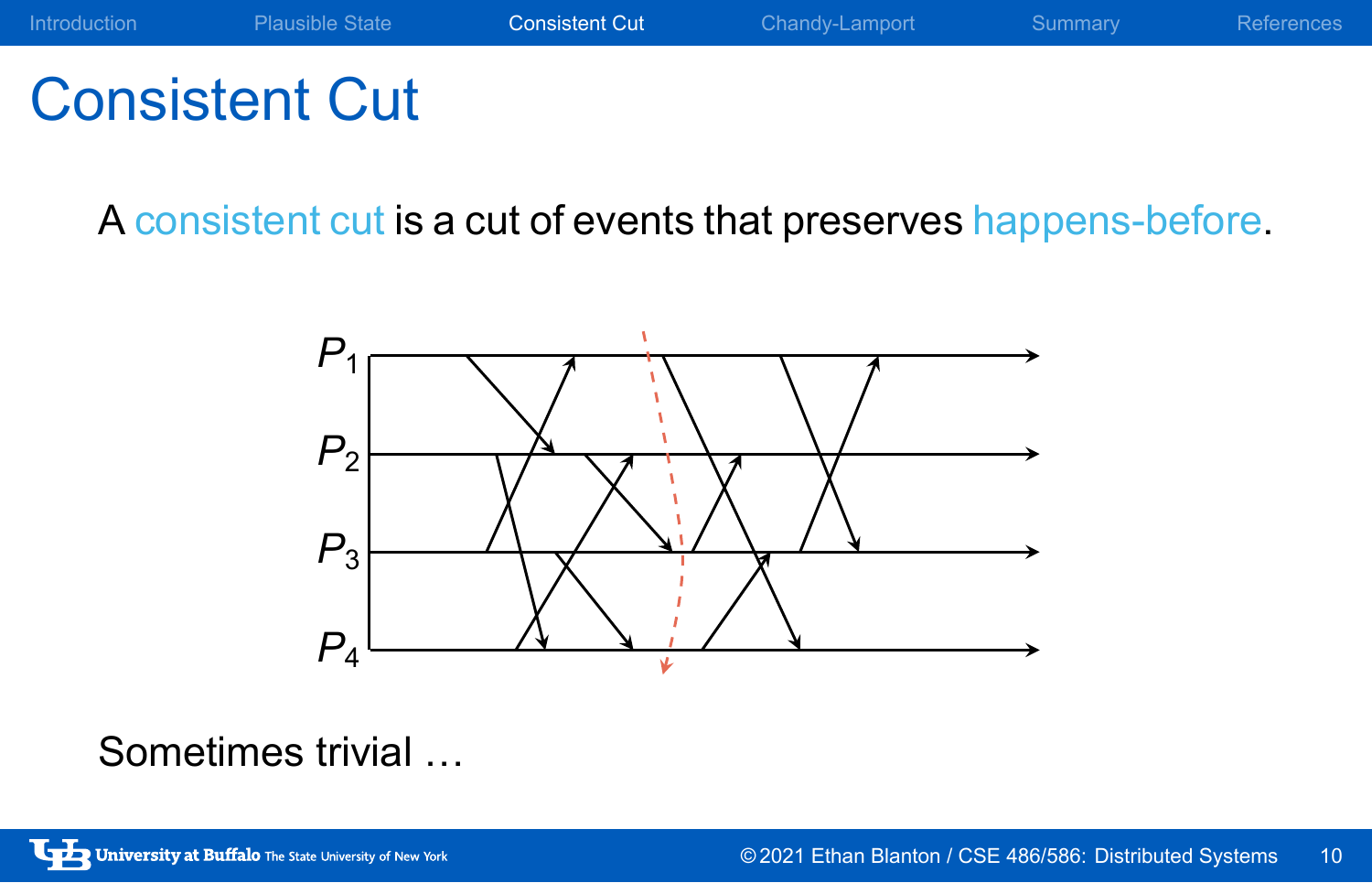

# Consistent Cut

A consistent cut is a cut of events that preserves happens-before.



## Sometimes less so!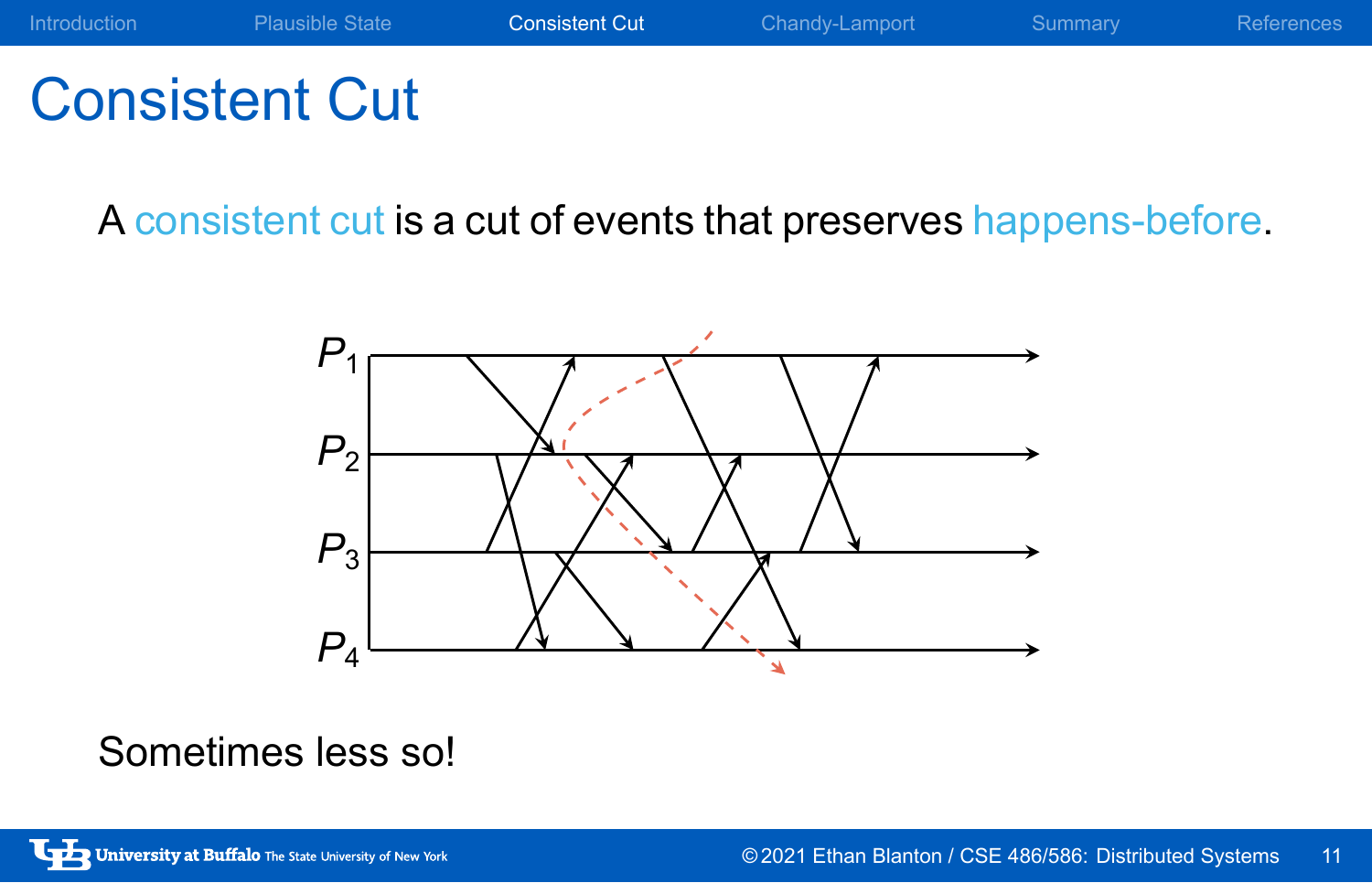

# Inconsistent Cut

An inconsistent cut violates happens-before.



This cut is inconsistent — why?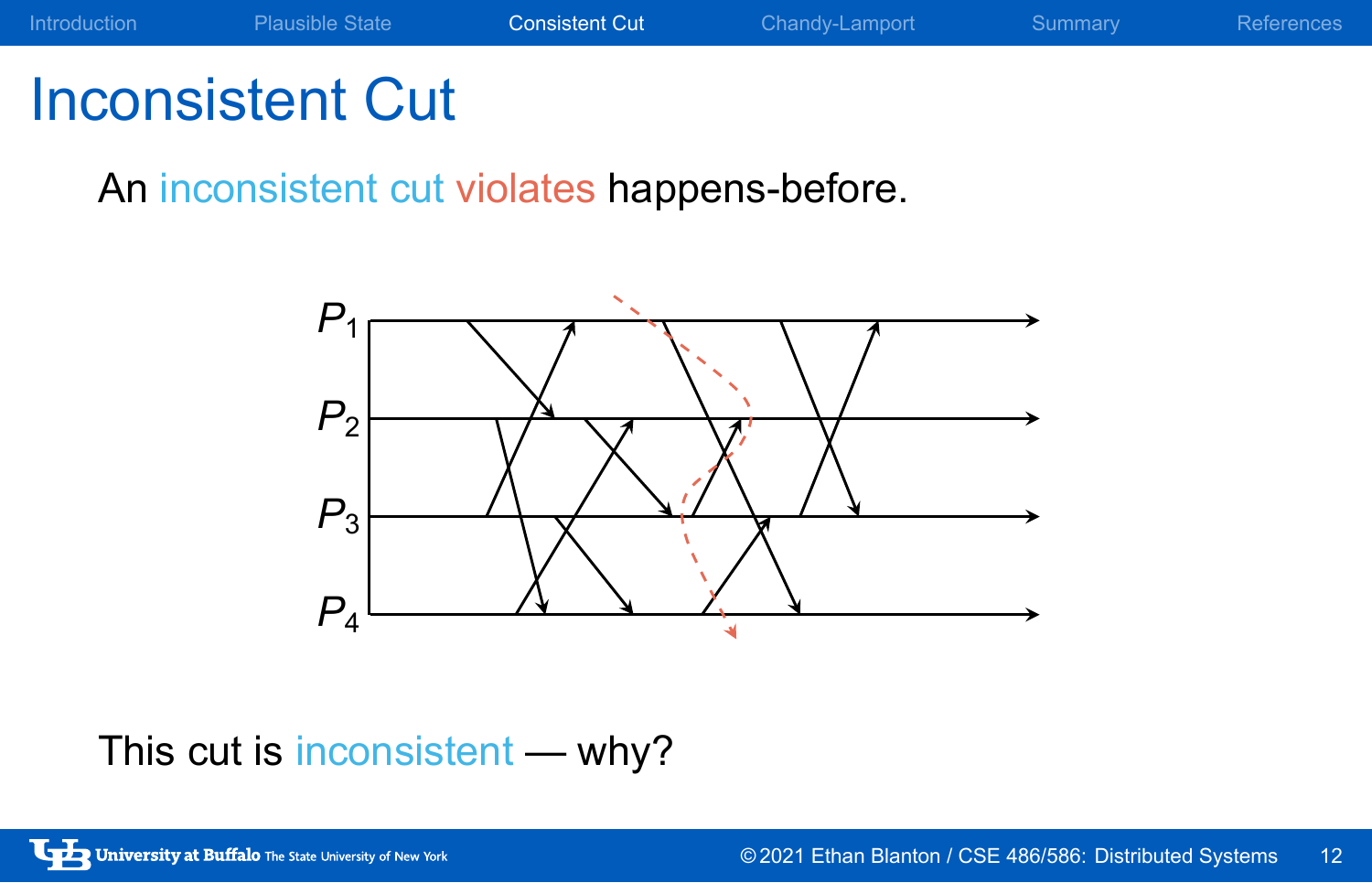

# Inconsistent Cut

An inconsistent cut violates happens-before.



This cut is inconsistent — why?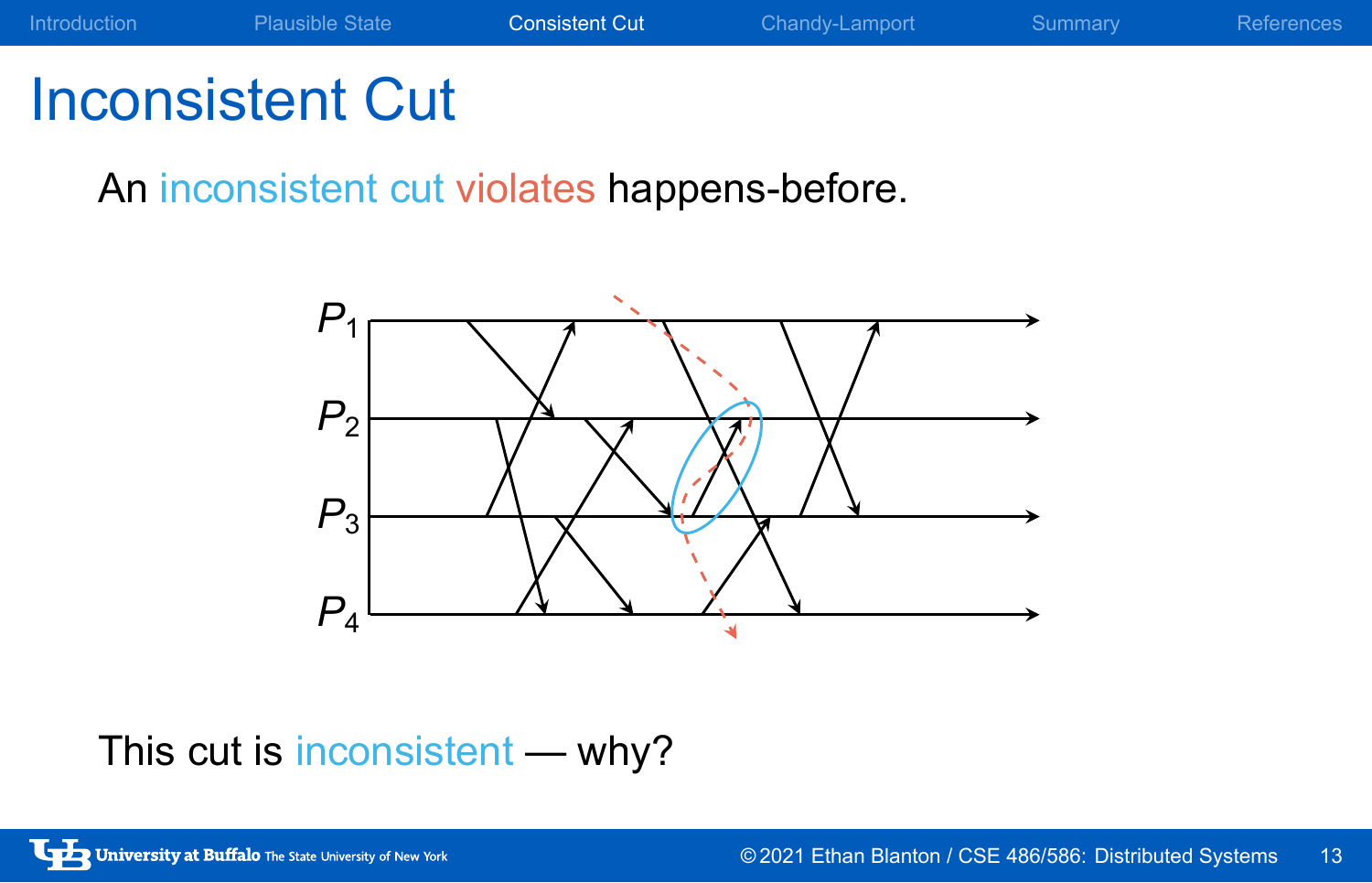# Chandy-Lamport

The Chandy-Lamport algorithm [1] records global states.

It operates by sending extra messages to initiate a snapshot.

Introduction Plausible State Consistent Cut Chandy-Lamport Summary References

It does not handle collecting the data from each process.

Any process may start a snapshot at any time. (Even simultaneously!)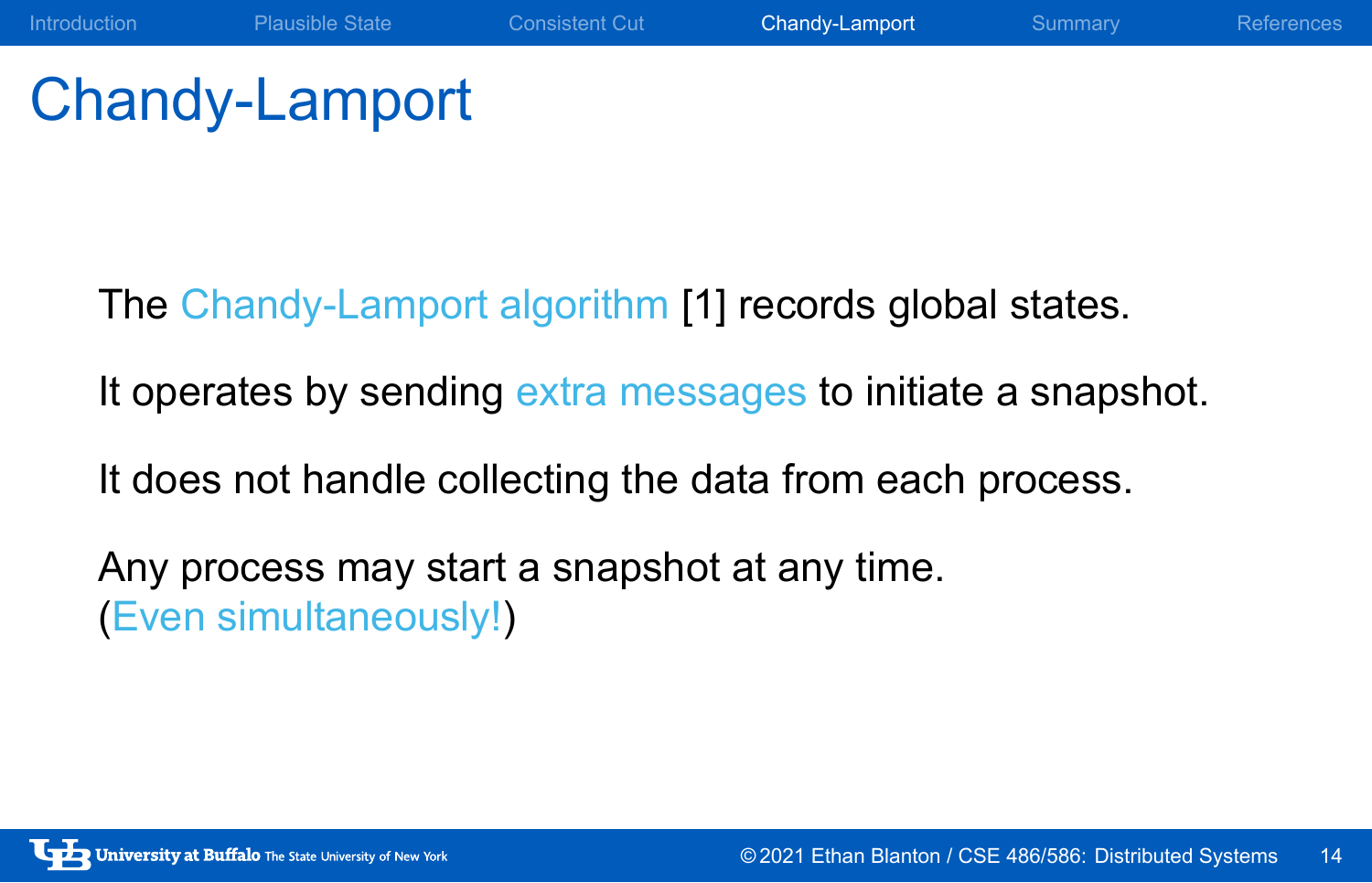## Assumptions

The Chandy-Lamport algorithm assumes:

- No process fails during the snapshot.
- **Exery process participates in finite time.**
- No messages are lost.
- **Every message is delivered in finite time.**
- Communication channels are process-pairwise and unidirectional.
- **Messages on a communication channel are delivered** in-order.

Messages need not be globally in-order.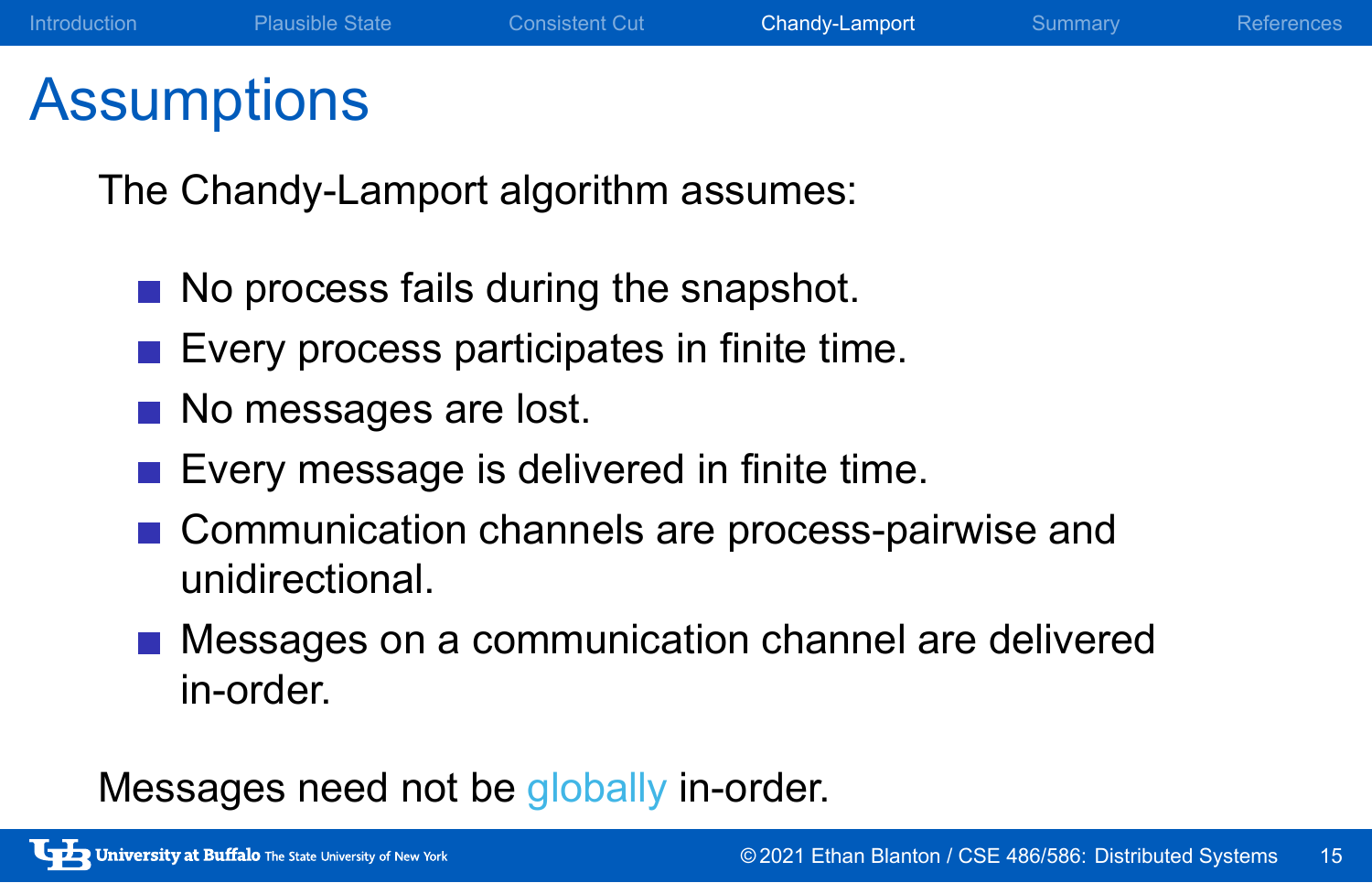## **Markers**

The extra messages sent are called markers.

Markers are separate from the processes' normal communication.

Markers are not recorded in the snapshot.

A marker's place in a channel bounds the snapshot.

## Markers both:

- Trigger a process to take a snapshot itself
- Serve as notification that another process has taken a snapshot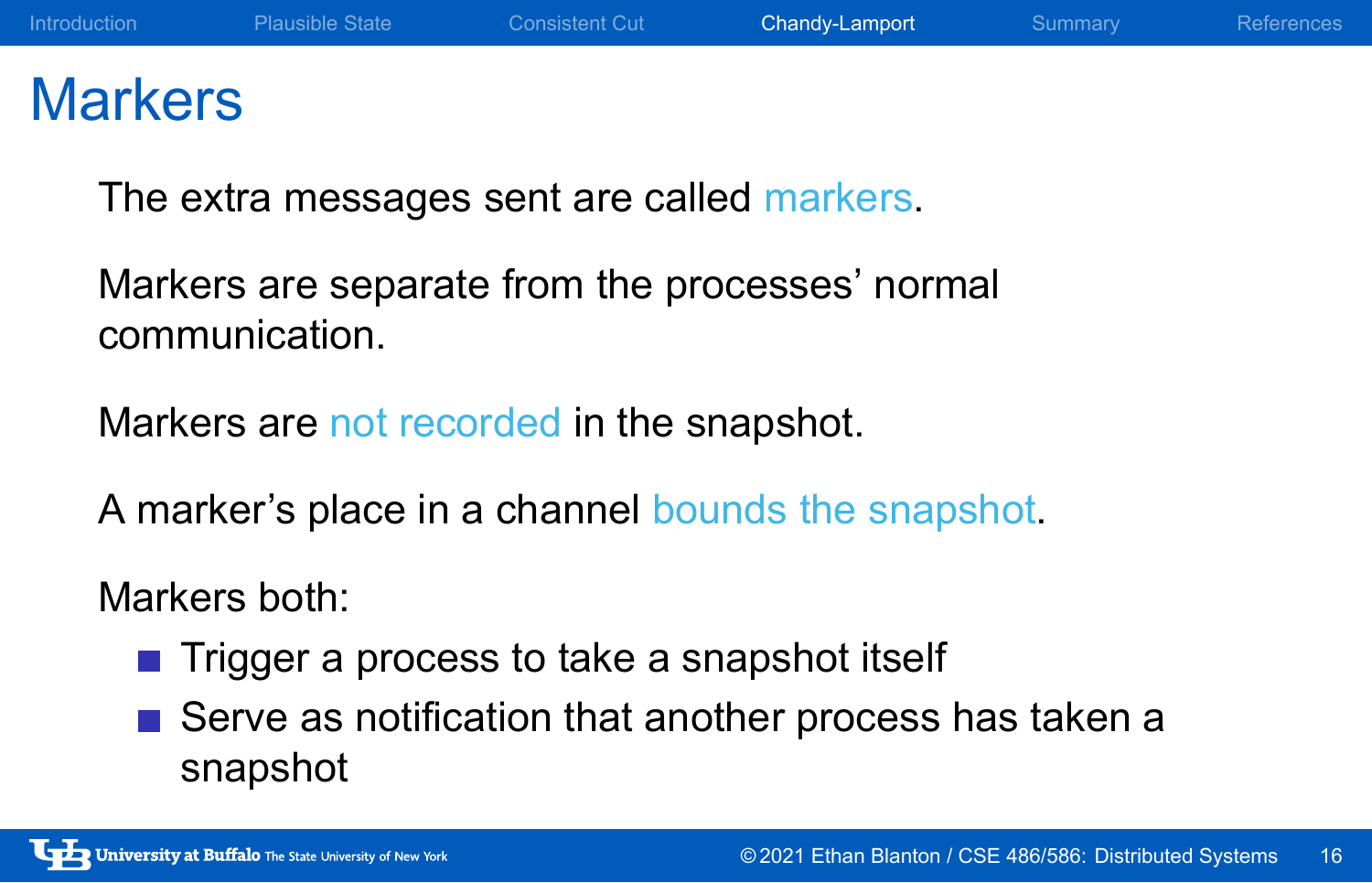## The Algorithm

Marker-Sending Rule for a Process *p* [1]:

- 1. *p* records its state.
- 2. For each channel *c* outgoing from *p*: *p* sends one marker on *c* before sending any other messages on *c*

Marker-Receiving Rule for a Process *q*: Upon receiving a marker on a channel *c*:

- 1. If *q* has not recorded its state, *q* executes the Marker-Sending Rule.
- 2. If *q* has recorded its state: *q* records every message received on *c* since it recorded its state.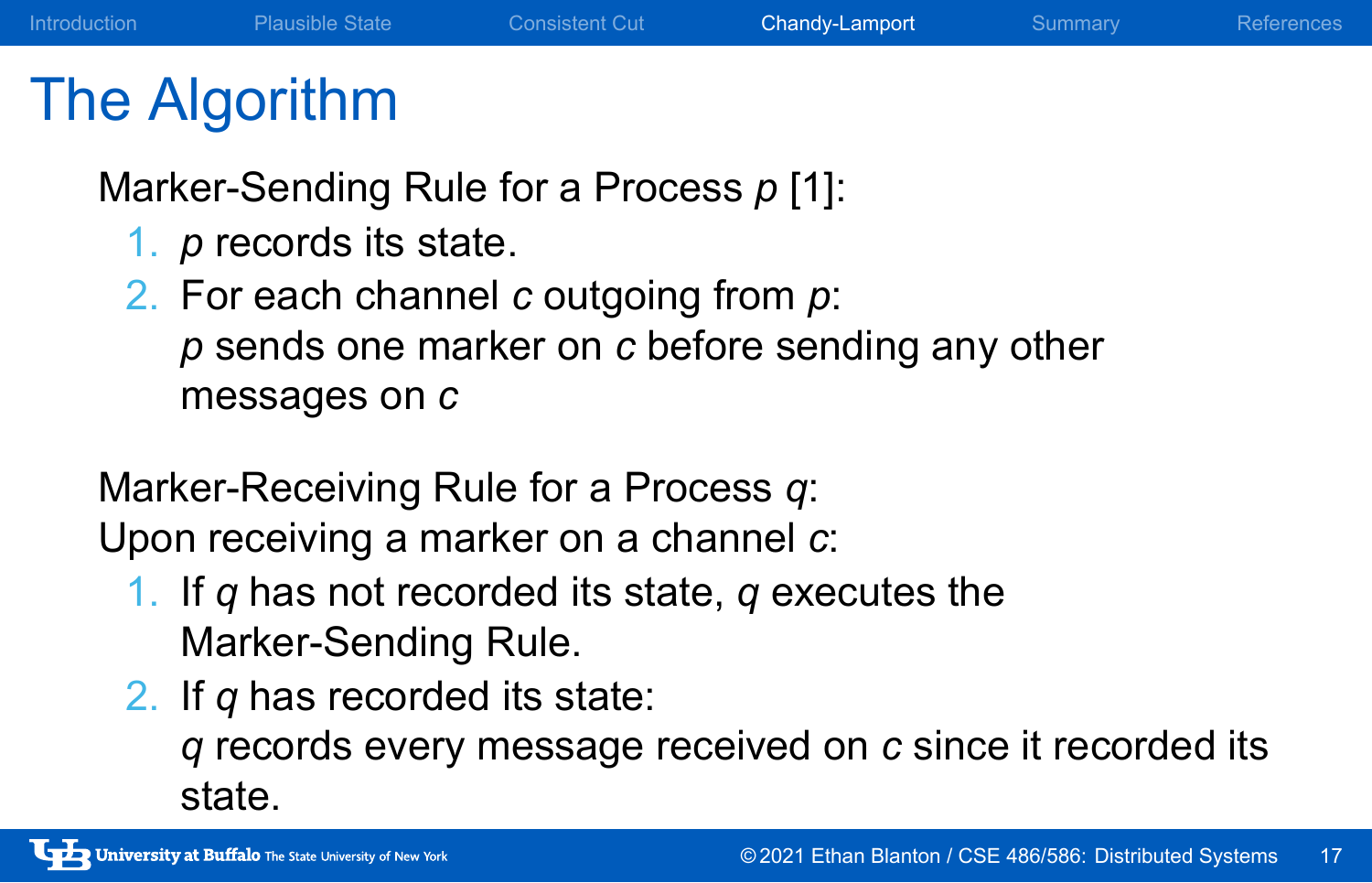# **Operation**

That's it. That's the whole thing.

Once any process executes the Marker-Sending Rule, it starts.

Once every process has received a marker on every channel, it's done.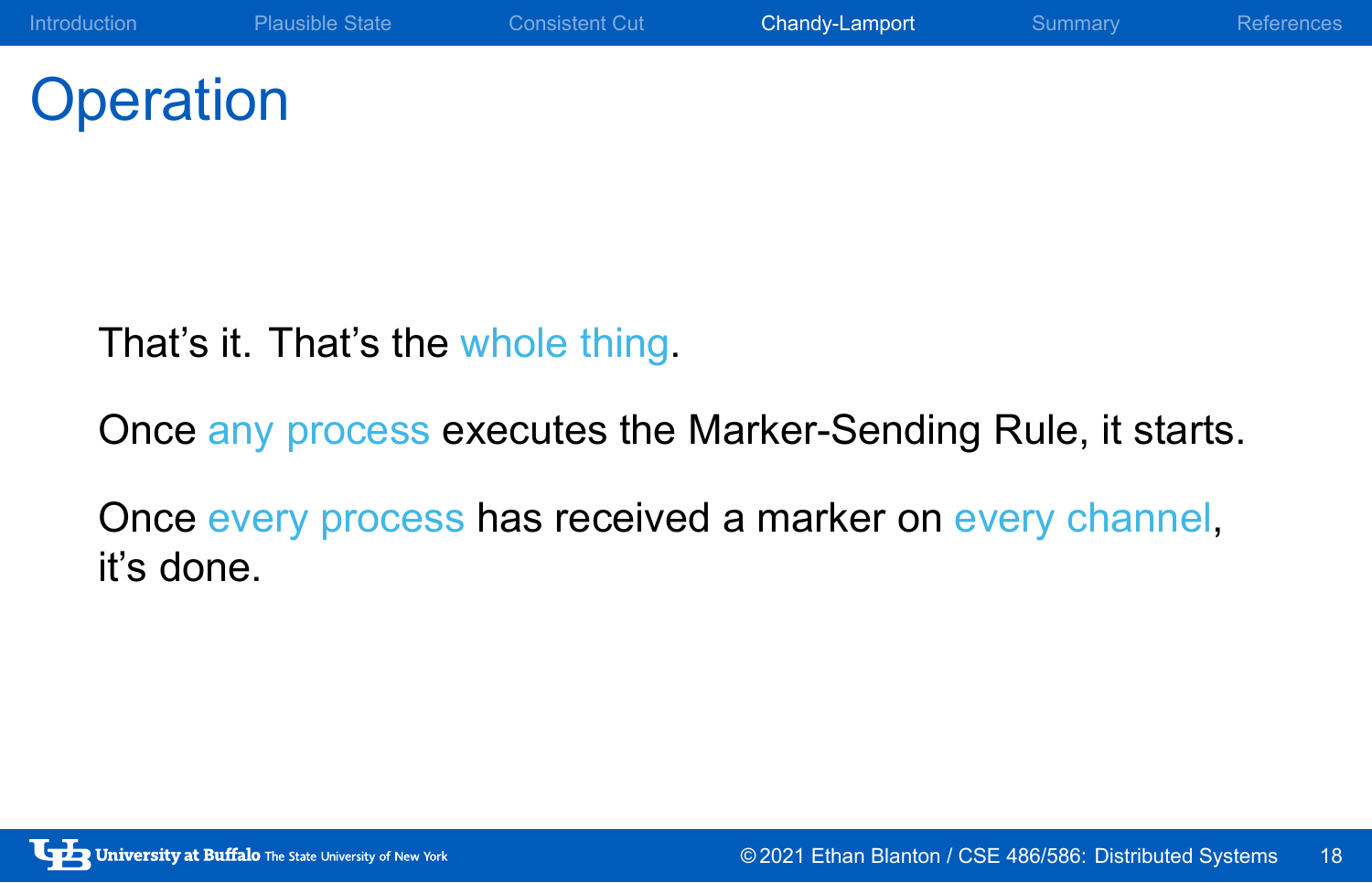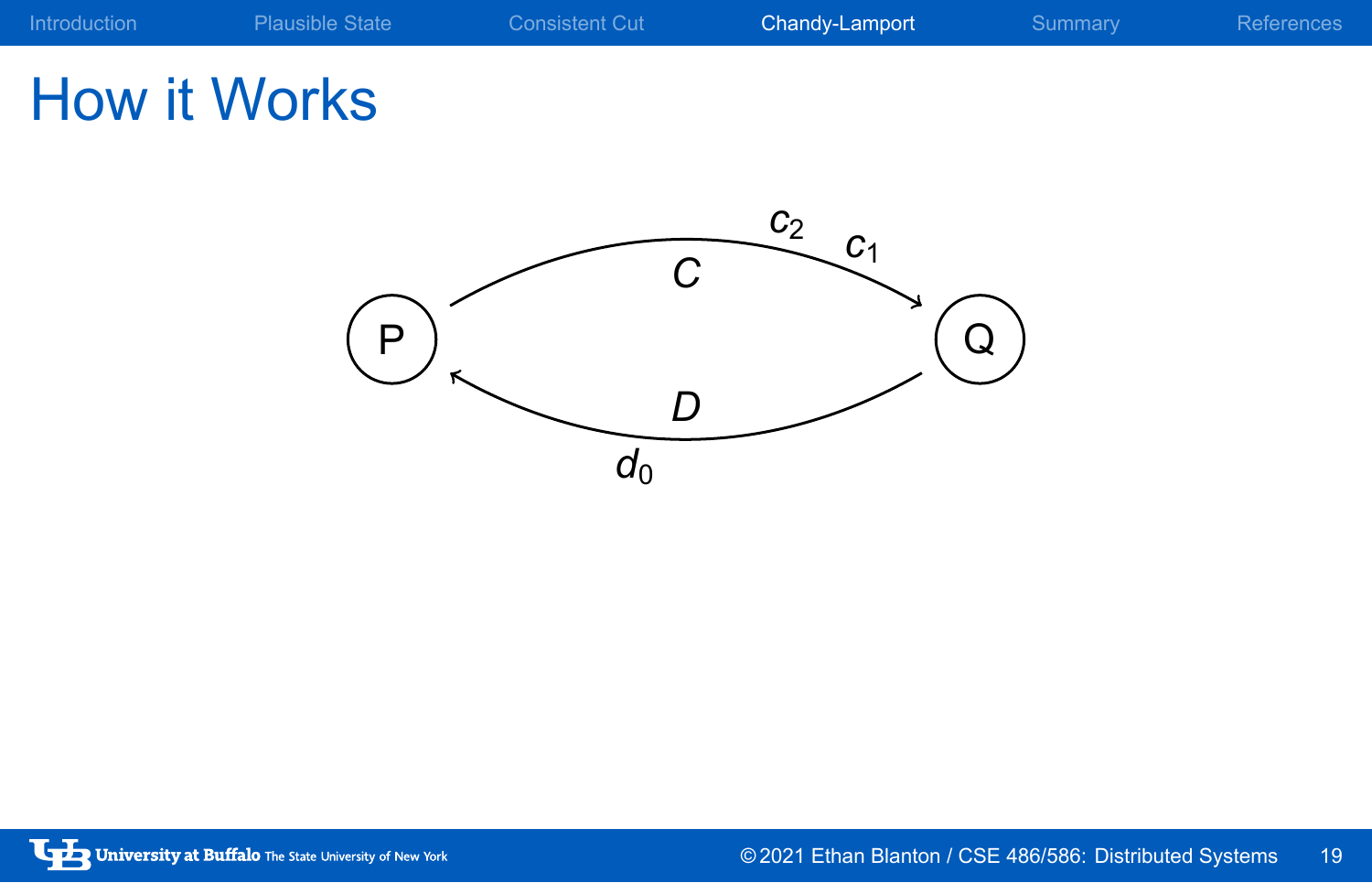# How it Works



*P* records *P*'s state and sends *M* on *C*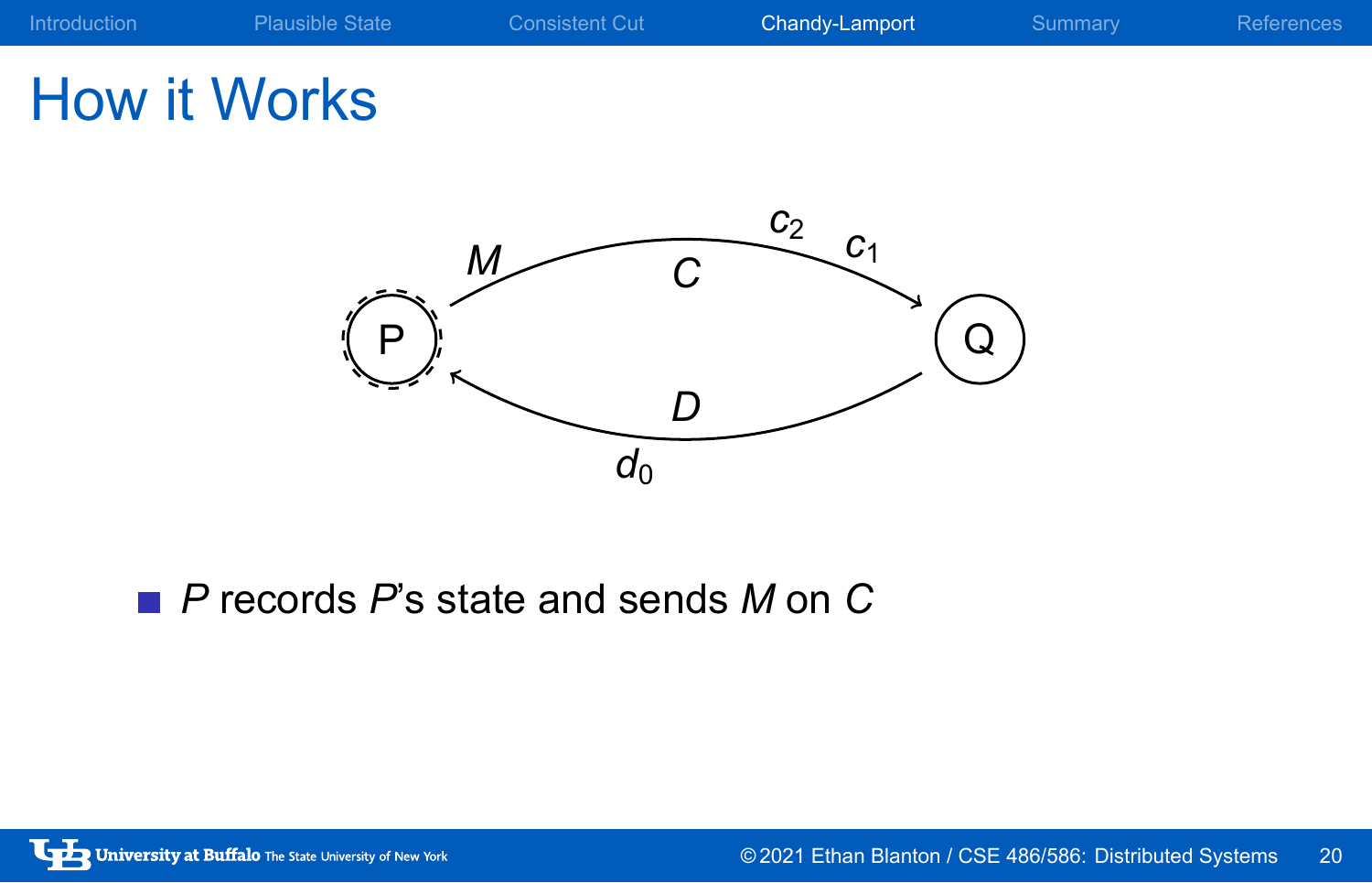

- *P* records *P*'s state and sends *M* on *C*
- $\blacksquare$  *Q* processes  $c_1$  and  $c_2$ , *P* records  $d_0$  on *D*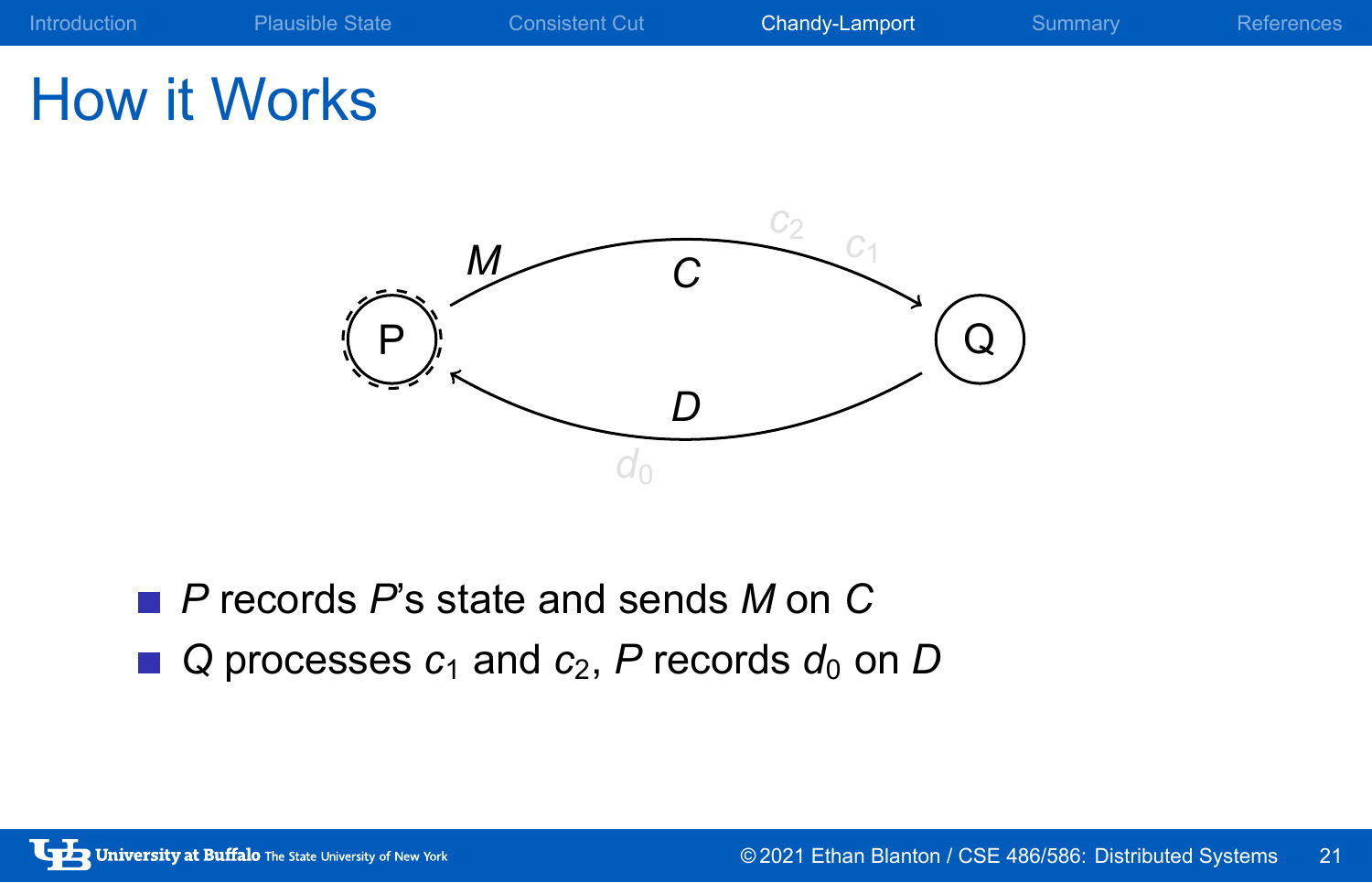

- *P* records *P*'s state and sends *M* on *C*
- $\blacksquare$  *Q* processes  $c_1$  and  $c_2$ , *P* records  $d_0$  on *D*
- *Q* receives *M* on *C*, records its state, sends *M*, and finishes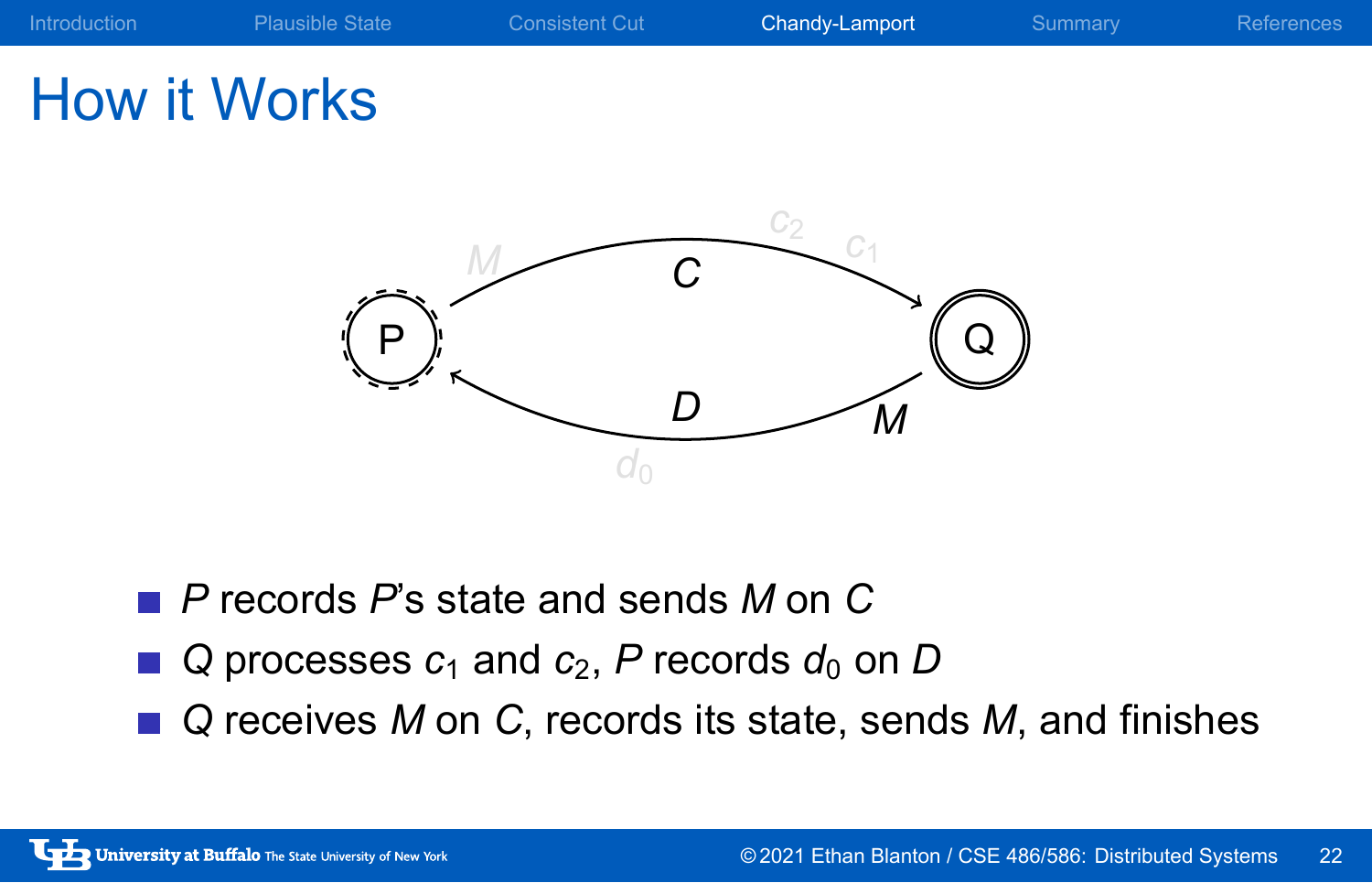

- *P* records *P*'s state and sends *M* on *C*
- $\blacksquare$  *Q* processes  $c_1$  and  $c_2$ , *P* records  $d_0$  on *D*
- *Q* receives *M* on *C*, records its state, sends *M*, and finishes
- *P* receives *M* on *D* and finishes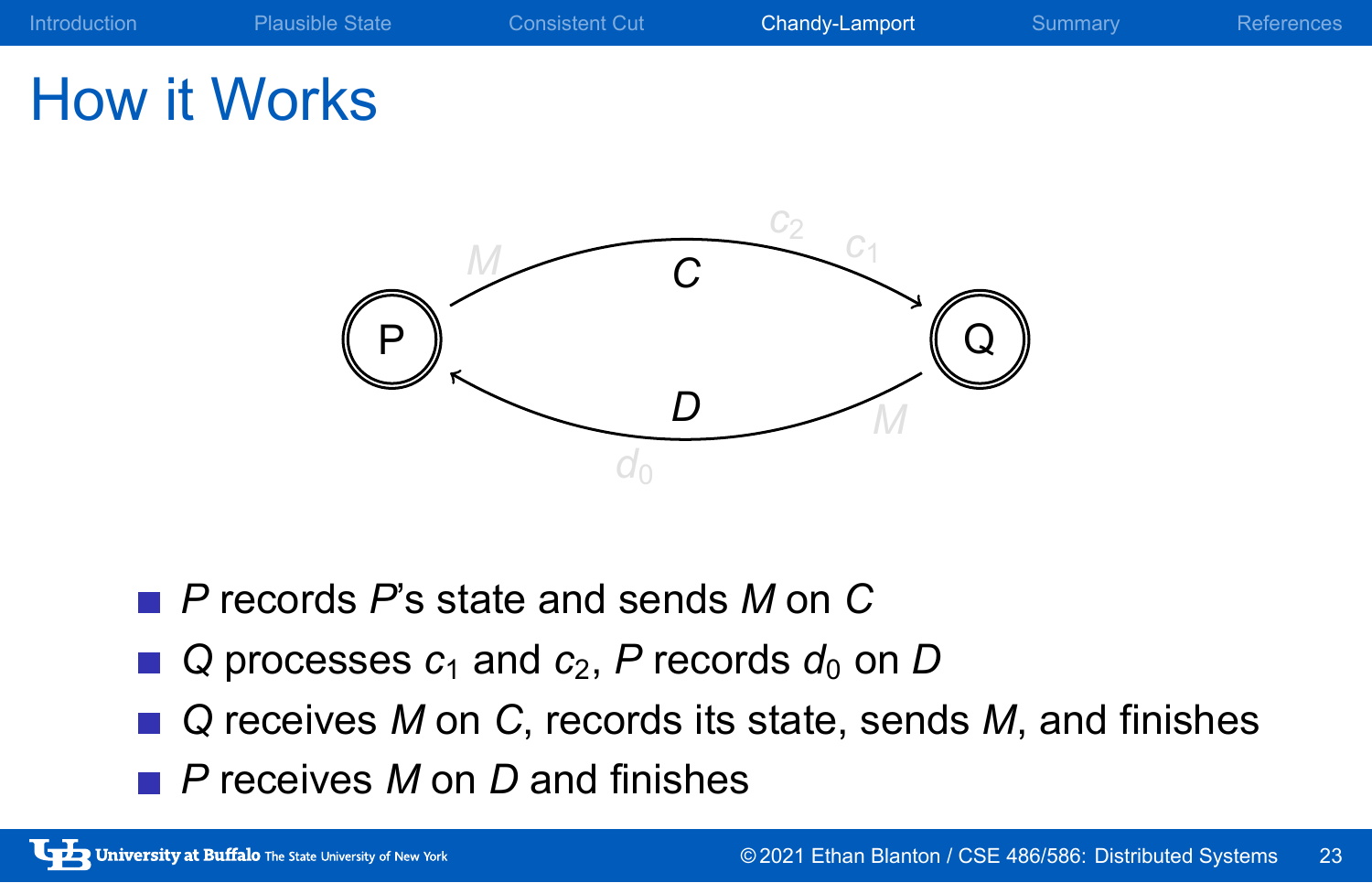

- State of *P* before *d*<sub>0</sub>
- State of *Q* including *c*<sub>1</sub>, *c*<sub>2</sub>
- *Q* stores *C* = *{}*
- *P* stores *D* = *{d*0*}*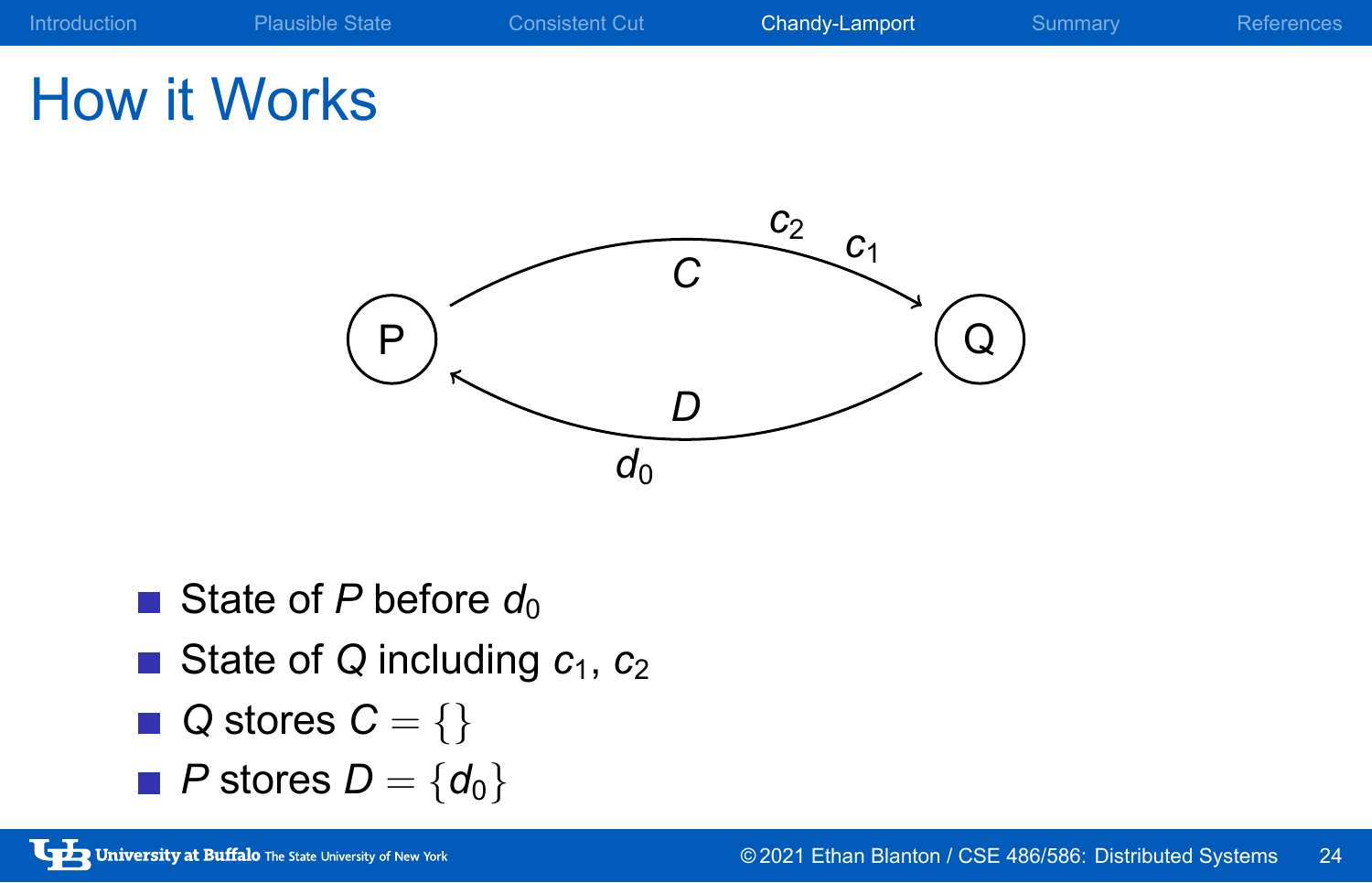## Intuition

Think of the messages like light expanding outward.

Processes and messages in the light have been captured.

Processes and messages in the dark have not yet.

Because channels are FIFO, this ensures a consistent cut.

This is like special relativity!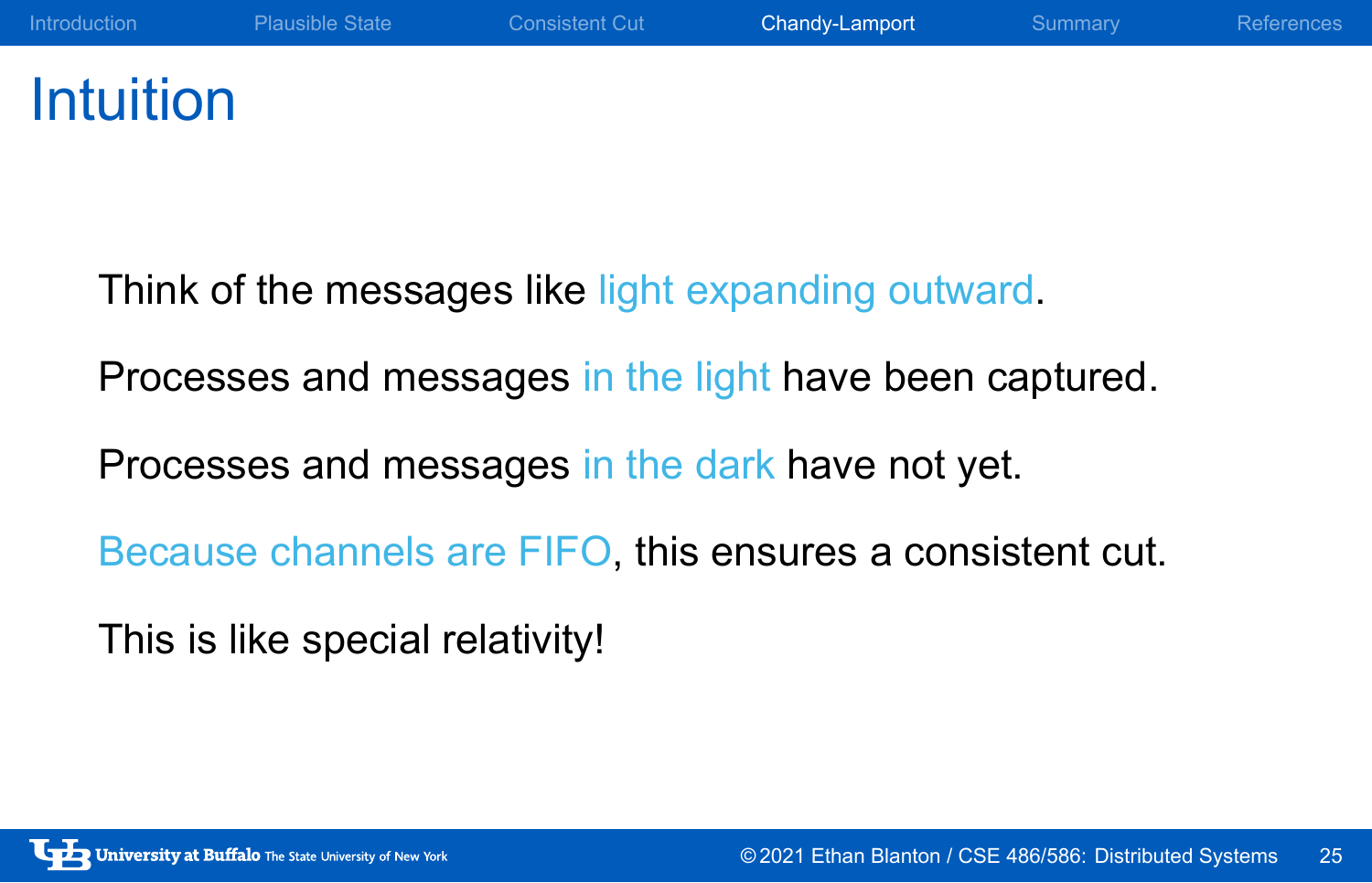# **Summary**

- Global states are useful for many purposes
- A consistent global state could have happened
- Consistency is ensured by preserving happens before

Introduction Plausible State Consistent Cut Chandy-Lamport **Summary** References

- Chandy-Lamport snapshots capture global state
	- More work is needed without reliable, ordered messages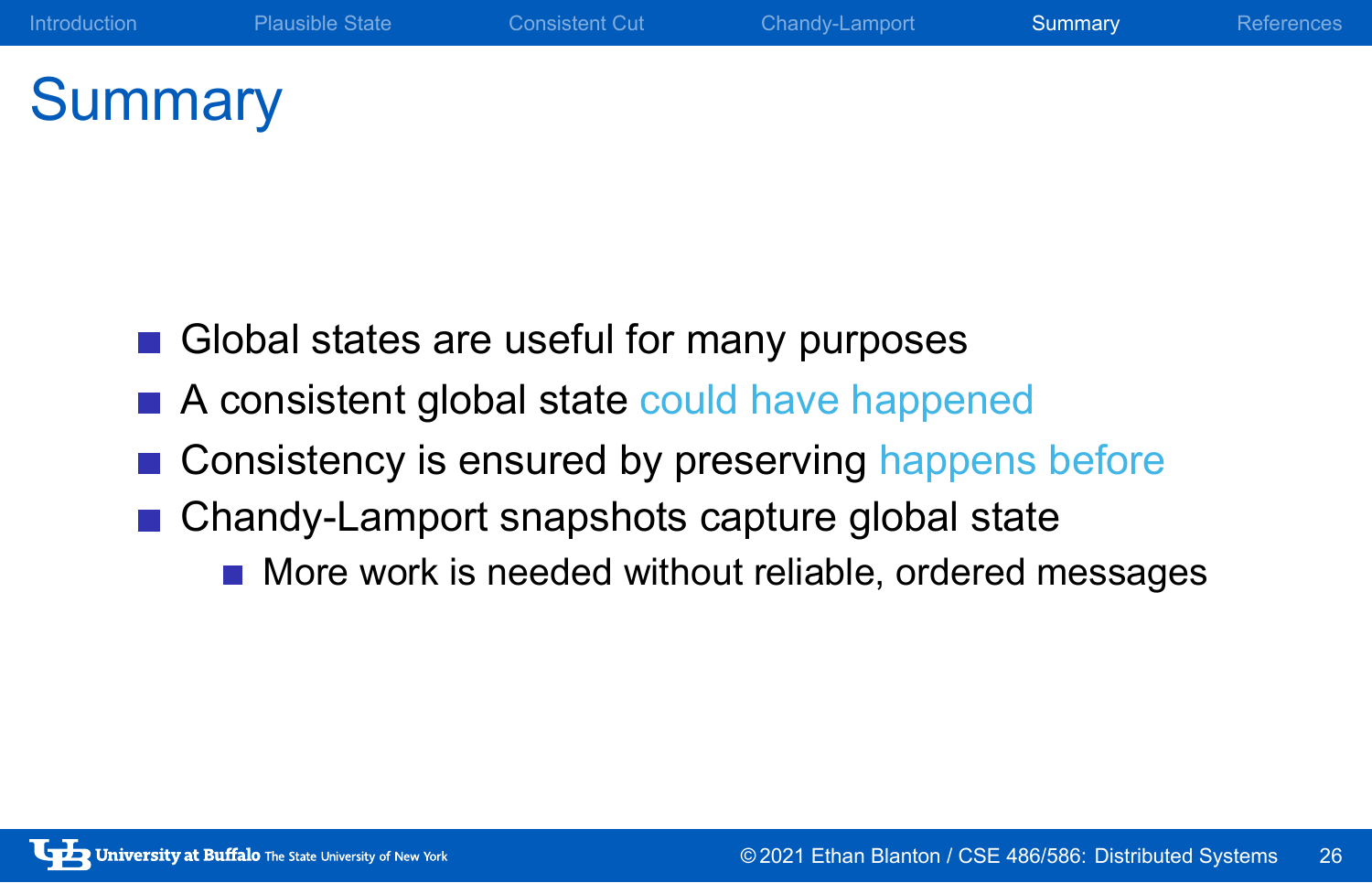## References I

## **Optional Readings**

- [1] K. Mani Chandy and Leslie Lamport. "Distributed Snapshots: Determining Global States of Distributed Systems". In: *ACM Transactions on Computing Systems* 3.1 (Feb. 1985), pp. 63–75. URL: https://lamport.azurewebsites.net/pubs/chandy.pdf.
- [2] Friedemann Mattern. "Virtual Time and Global States of Distributed Systems". In: *Proceedings of the Workshop on Parallel and Distributed Algorithms*. Elsevier Science Publishers B.V., Oct. 1988, pp. 215–226. URL: http: //citeseerx.ist.psu.edu/viewdoc/summary?doi=10.1.1.1068.1331.